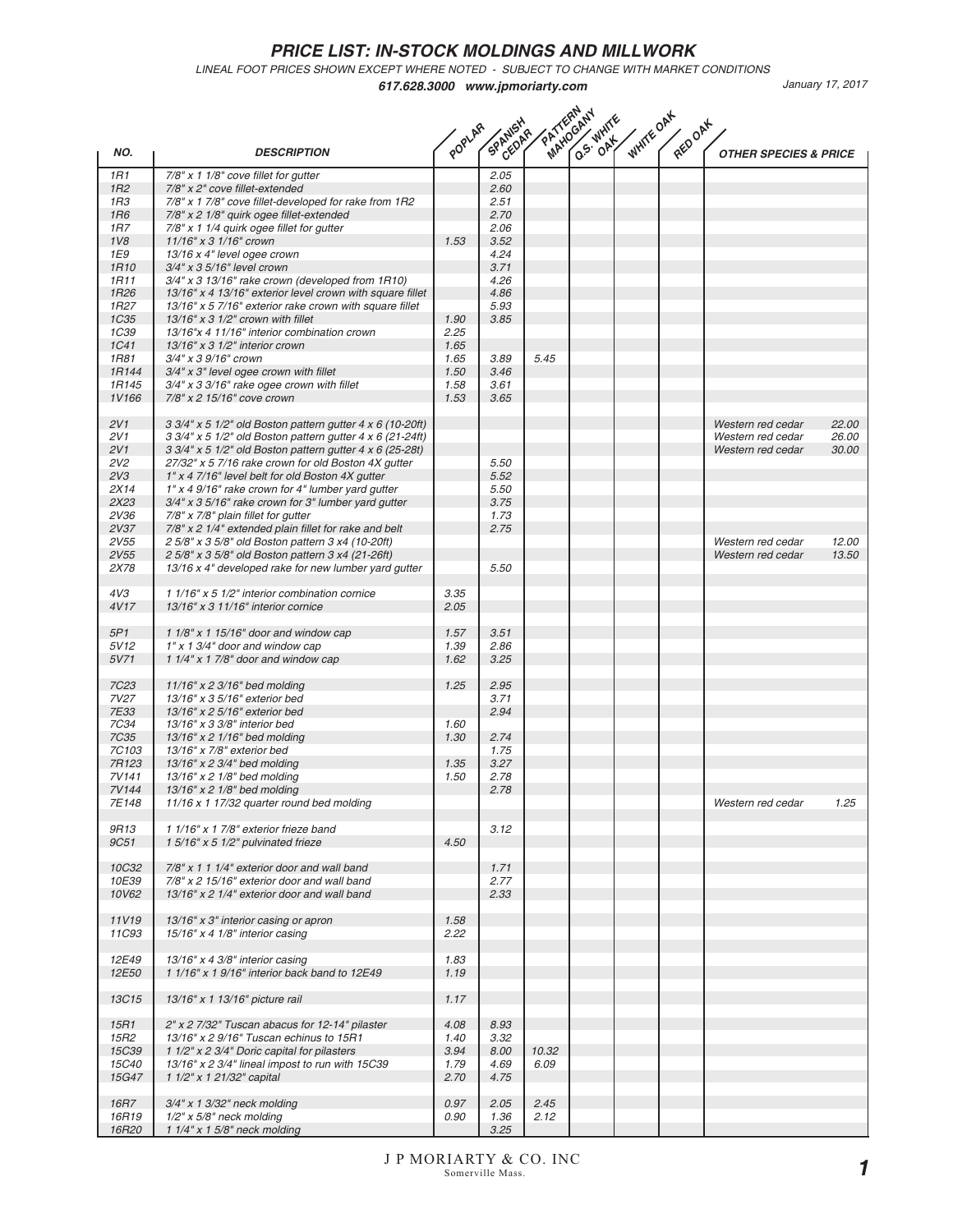LINEAL FOOT PRICES SHOWN EXCEPT WHERE NOTED - SUBJECT TO CHANGE WITH MARKET CONDITIONS

|                              | PATTEMANY<br><b>WHITE OAK</b><br>HU-S-WHITE<br>SPANISH<br>REDOAK<br>POPLAR                       |              |                 |         |         |  |      |                                  |       |
|------------------------------|--------------------------------------------------------------------------------------------------|--------------|-----------------|---------|---------|--|------|----------------------------------|-------|
| NO.                          | <b>DESCRIPTION</b>                                                                               |              |                 |         |         |  |      | <b>OTHER SPECIES &amp; PRICE</b> |       |
| 17V30                        | $13/16"$ x 5" belly casing                                                                       | 1.80         |                 |         |         |  |      |                                  |       |
| 18V30                        | 1" x 5 1/4" corner blocks to 17V30                                                               | 10.00ea      |                 |         |         |  |      |                                  |       |
| <b>20C3</b>                  | 3/4" x 1 9/32" Tuscan base                                                                       | 1.12         | 2.22            |         |         |  |      |                                  |       |
| 20R21                        | 2 1/8" x 4 1/2" Attic base for 10-12" diameter pilaster                                          | 7.75         | 15.00           | 16.20   |         |  |      |                                  |       |
| 20R24<br>20R25               | 7/8" x 1 1/8" Tuscan base scape for 20R25                                                        | 1.10         | 1.97<br>8.74    |         |         |  |      |                                  |       |
| 20V40                        | 2 1/4" x 2" Tusacn base torus for 12-14" pilaster<br>1 1/32" x 2 3/4" base                       | 4.08<br>1.70 | 4.32            |         |         |  |      |                                  |       |
| 20P47                        | 1 1/8" x 2 1/2" gothic base                                                                      | 3.50         |                 |         |         |  |      |                                  |       |
| 20R75                        | 1 1/4" x 1 5/8" Tuscan base                                                                      | 1.90         | 3.25            |         |         |  |      |                                  |       |
| 23V11                        | $11/8"$ x 2 3/16" pedestal cornice                                                               | 1.50         | 3.00            |         |         |  |      |                                  |       |
| 25V3                         | 3/4" x 3 7/16" Victorian wainscot rail                                                           | 1.60         |                 |         |         |  |      |                                  |       |
| <b>25C9</b>                  | 1 1/16" x 2 9/16" colonial chair rail                                                            | 1.60         |                 |         |         |  |      |                                  |       |
| 25C27                        | 15/16" x 3 1/4" Georgian chair rail                                                              | 1.95         |                 |         |         |  |      |                                  |       |
| 28V51                        | 13/16" x 2 11/16" Victorian apron                                                                | 1.42         |                 |         |         |  |      |                                  |       |
| <b>29C4</b>                  | 2 11/16" x 2 5/16" colonial interior hand rail                                                   | 5.00         | 17.50           |         |         |  |      |                                  |       |
| <b>29V49</b><br>29V52        | 2" x 1 3/4" round wall rail<br>1 3/4" x 2 3/8" knob end for 1 3/4" diameter hand rail            | 3.85         | 6.59            | 10.00ea | 8.83    |  |      |                                  |       |
| <b>29V83</b>                 | 2" x 1 3/4" wall rail level quarter turn fitting                                                 |              | 26.00ea 31.00ea |         | 33.00ea |  |      |                                  |       |
| 29V89                        | 2" x 1 3/4" wall rail level to rake easement fitting                                             |              | 33.00ea 38.00ea |         | 40.00ea |  |      |                                  |       |
| 29V90                        | 2" x 1 3/4" wall rail level to rake easement fitting                                             |              | 33.00ea 38.00ea |         | 40.00ea |  |      |                                  |       |
| <b>30C80</b><br><b>30C80</b> | 2 1/4" x 4 1/4" exterior hand rail (upper part up to 11ft)<br>2 1/4" x 4 1/4" exterior hand rail |              | 12.66           |         |         |  |      |                                  |       |
|                              | (upper part 12ft & longer)                                                                       |              | 16.13           |         |         |  |      |                                  |       |
| <b>30C80</b>                 | 2 1/4" x 4 1/4" exterior hand rail (upper part)                                                  |              |                 |         |         |  |      | Accoya                           | 16.50 |
| 30C81                        | 1 5/16" x 2 13/16" exterior hand rail (lower part)                                               |              | 5.03            |         |         |  |      |                                  |       |
| 30C82                        | 2 1/4" x 3 1/4" exterior toe rail (reversible up to 11ft)                                        |              | 10.25           |         |         |  |      |                                  |       |
| <b>30C82</b>                 | 2 1/4" x 3 1/4" exterior toe rail (reversible 12ft & longer)                                     |              | 13.00           |         |         |  |      |                                  |       |
| 30C82                        | 2 1/4" x 3 1/4" exterior toe rail (reversible)                                                   |              |                 |         |         |  |      | Accoya                           | 13.50 |
| <b>30C83</b><br>30C84        | $1/2"$ x 1 3/4" toe rail nailing strip<br>exterior rail gooseneck with tenon                     |              | 1.80<br>225.00  | each    |         |  |      |                                  |       |
| 30C87                        | $3/8"$ x 1 1/16" post wrap fascia                                                                |              | 1.50            |         |         |  |      |                                  |       |
| 30V86                        | 2 5/8" x 3" exterior Victorian hand rail                                                         |              | 9.46            |         |         |  |      |                                  |       |
| 30C87                        | 3/8" x 1 1/16" post wrap fascia                                                                  |              | 1.50            |         |         |  |      |                                  |       |
| 30C117                       | 1 11/16" x 6 7/8" combination hand rail (upper)                                                  |              | 20.00           |         |         |  |      |                                  |       |
| 30C118                       | 1 11/16" x 5 7/8" combination hand rail (middle)                                                 |              | 18.50           |         |         |  |      |                                  |       |
| 30C119                       | 1 11/16" x 4 1/8" combination hand rail (lower)                                                  |              | 11.00           |         |         |  |      |                                  |       |
| 30C120                       | $7/8"$ x 1 1/2" pedestal bed                                                                     |              | 2.35            |         |         |  |      |                                  |       |
| 30C121<br>30C122             | 1 11/16" x 5 1/8" combination toe rail (upper)                                                   |              | 16.00           |         |         |  |      |                                  |       |
| 30C123                       | $7/8" x 4 7/8" combination to e rail (plinth)$<br>1 1/16" x 1 9/16" pedestal base molding        |              | 4.83<br>2.85    |         |         |  |      |                                  |       |
| 31C11                        | 5/8" x 1 7/16" panel molding (quirk ogee with astragel)                                          | 1.15         | 2.05            |         |         |  |      |                                  |       |
| 31C27                        | $7/16"$ x $15/16"$ flush panel molding                                                           | 0.90         |                 |         | 1.42    |  |      |                                  |       |
| <i>31C30</i>                 | 15/32" x 25/32" flush panel molding                                                              | 0.90         | 1.35            | 2.24    | 1.42    |  |      | cherry                           | 1.42  |
| 31G39<br>31V48               | $1/2"$ x 1 $1/8"$ flush panel molding<br>$1/2$ " x 1 $1/32$ " flush panel molding                | 1.05<br>1.05 | 1.92            |         |         |  |      |                                  |       |
| 31C60                        | 7/16" x 21/32" flush panel molding                                                               | 0.90         |                 |         |         |  |      |                                  |       |
| 31C75                        | $11/32''$ x $13/16''$ flush panel molding                                                        | 0.90         |                 |         | 1.42    |  |      | Southern yellow pine             | 1.25  |
| 31V99                        | 7/16" x 7/8" flush panel molding                                                                 | 0.90         |                 |         |         |  |      |                                  |       |
| 32C <sub>3</sub>             | $1"$ x 1 3/4" wall panel molding                                                                 | 1.35         |                 |         |         |  |      |                                  |       |
| 32C4<br>32E23                | 5/8" x 1 23/32" wall panel molding<br>7/16" x 7/8" margin molding                                | 1.12<br>0.90 |                 |         |         |  |      |                                  |       |
| 32C25                        | 1 1/4" x 4" Georgian bolection molding                                                           | 3.50         |                 |         |         |  |      |                                  |       |
|                              |                                                                                                  |              |                 |         |         |  |      |                                  |       |
| 33C20<br>33E33               | 5/8" x 1 3/8" colonial raised wall molding<br>1 3/16" x 2" Victorian raised door molding         | 1.10<br>1.85 | 3.89            | 4.95    |         |  |      |                                  |       |
| 33E42                        | 15/16" x 2" Victorian raised door molding                                                        | 1.67         |                 | 4.45    | 3.14    |  |      |                                  |       |
| 35V3                         | 13/16" x 1 15/16" Victorian interior base molding                                                | 1.25         |                 |         |         |  |      |                                  |       |
| 35V4                         | 3/8" x 1 15/16" thin base for drywall overlay for 35V3                                           | 2.50         |                 |         |         |  |      |                                  |       |
| 35V22                        | $3/4$ " x 1 7/8" base molding                                                                    | 1.20         | 2.52            |         |         |  |      |                                  |       |
| 35G68                        | 13/16" x 3" Greek revival base molding                                                           | 1.50         |                 |         |         |  |      |                                  |       |
| 35V123                       | 3/4" x 1 1/2" Victorian base molding                                                             | 1.15         | 2.23            |         |         |  |      |                                  |       |
| 35C124                       | 3/4" x 15/16" colonial base molding                                                              | 1.00         | 1.81            |         |         |  |      |                                  |       |
| 40V26                        | $1/2"$ x 7/8" tread molding                                                                      | 1.00         | 1.80            |         | 1.10    |  | 1.05 | cherry                           | 1.20  |
|                              |                                                                                                  |              |                 |         |         |  |      |                                  |       |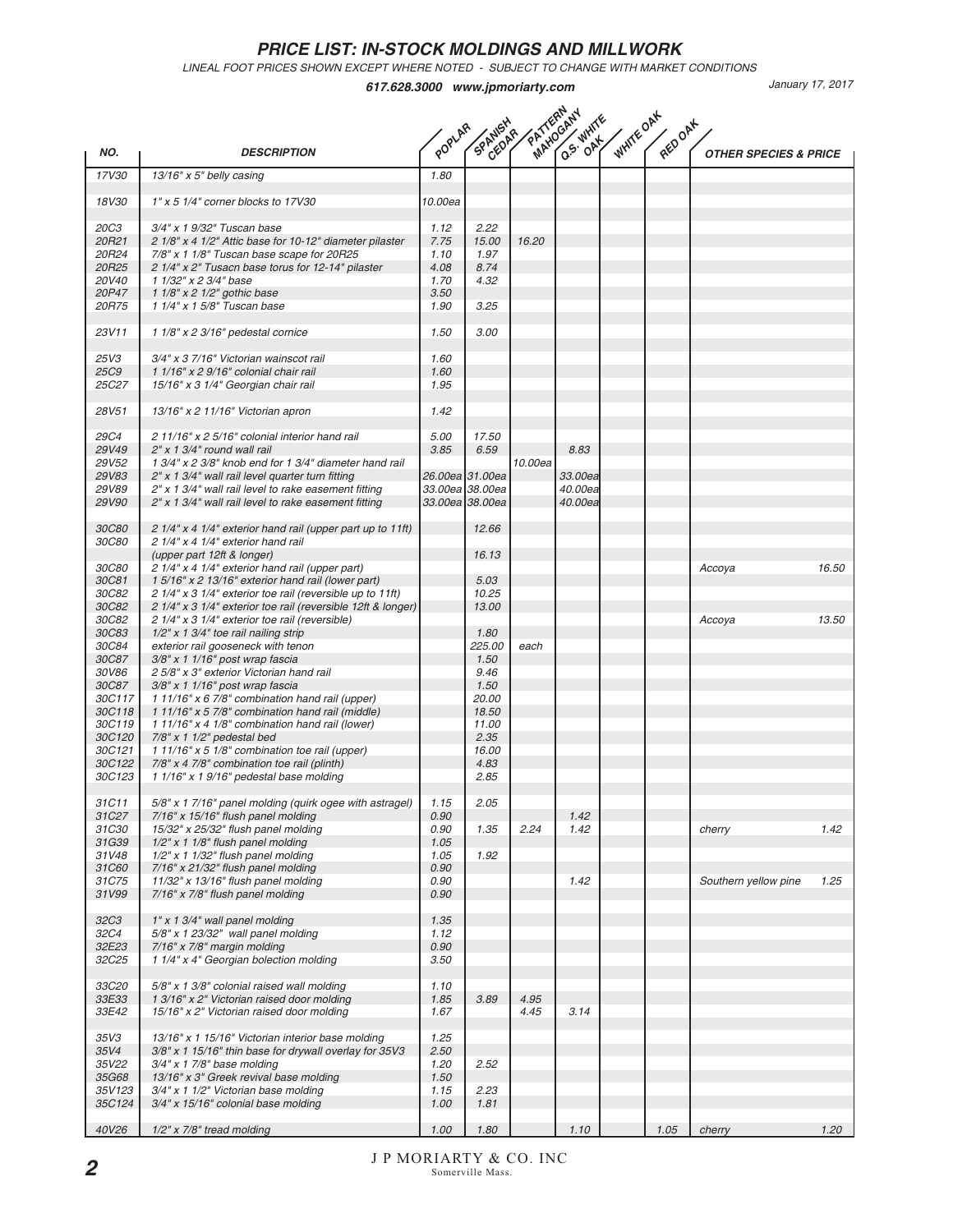LINEAL FOOT PRICES SHOWN EXCEPT WHERE NOTED - SUBJECT TO CHANGE WITH MARKET CONDITIONS

|                       | PATTEMPAHY<br>WHITE OAK<br>HUW S. WHITE<br>SPANISHA<br>RED OAK<br>POPLAR |       |                    |       |      |        |      |                                  |      |  |
|-----------------------|--------------------------------------------------------------------------|-------|--------------------|-------|------|--------|------|----------------------------------|------|--|
| NO.                   | <b>DESCRIPTION</b>                                                       |       |                    |       |      |        |      | <b>OTHER SPECIES &amp; PRICE</b> |      |  |
| 40V38                 | 13/16" x 1 1/8" nosing                                                   | 1.05  |                    | 2.58  |      | 1.43   | 1.20 | Southern Yellow Pine             | 1.25 |  |
| 41V36                 | 1 5/16" x 2 1/8" sill water table                                        |       | 3.80               |       |      |        |      |                                  |      |  |
| 45V60                 | $1/2$ " x 3 $1/2$ " ogee stop                                            | 1.63  |                    |       |      |        |      |                                  |      |  |
| 45V234                | $1/2$ " x 1 $1/2$ " stop bead                                            | 1.07  |                    |       |      |        |      |                                  |      |  |
| 45V235                | $1/2"$ x 4 3/4" head stop bead                                           | 1.90  |                    |       |      |        |      |                                  |      |  |
| 45V236                | $1/2$ " x 2 $1/2$ " stop bead                                            | 1.35  |                    |       |      |        |      |                                  |      |  |
| 45V237                | $1/2$ " x 3 $1/2$ " stop bead                                            | 1.63  |                    |       |      |        |      |                                  |      |  |
| 46E9                  | $3/4$ " x $3/4$ " return bead                                            | 1.25  | 1.95               |       |      |        |      |                                  |      |  |
| 46E26                 | 1" x 1" pilaster corner bead                                             | 1.50  |                    |       |      |        |      |                                  |      |  |
| 46E29                 | $1/2"$ x $1/2"$ return bead                                              | 1.15  |                    |       |      |        |      |                                  |      |  |
| 49V3                  | 1 1/16" x 1 3/4" flat astragal                                           | 1.38  | 2.94               | 3.94  |      |        |      |                                  |      |  |
| 49V4-5                | 15/16" x 2 1/2" paired sliding door astragal (set of 2)                  | 10.00 |                    | 18.00 |      |        |      |                                  |      |  |
| 49V6                  | 3/8" x 1" rimming for astragal pair 49V4-5                               | 1.10  |                    | 1.50  |      |        |      |                                  |      |  |
| 49C11                 | 1 9/16" x 2 7/16" T-astragal for 1 3/4" door                             | 3.71  | 7.00               | 9.00  |      |        |      |                                  |      |  |
| 49C22                 | 1 9/16" x 2 15/16" T-astragal for 2 1/4" door                            | 4.50  | 9.00               | 12.00 |      |        |      |                                  |      |  |
| 51X24                 | 1 3/4" baluster stock                                                    |       | 4.75               |       |      |        |      |                                  |      |  |
| 51X31                 | 1 1/4" baluster stock                                                    |       | 3.50               |       |      |        |      |                                  |      |  |
| 53E4                  | 1 1/8" x 1 3/4" brick staff                                              |       | 3.05               |       |      |        |      |                                  |      |  |
| 53C6                  | 1 5/16" x 1 5/8" staff molding                                           |       | 3.50               |       |      |        |      |                                  |      |  |
| 56V111                | 5/8" x 3 1/4" single edge bead match board                               | 2.48  | 3.66               |       |      |        |      |                                  |      |  |
| 73x1                  | 7/8" x 5 1/2" pully stile for N.Y. layout DH windows                     |       |                    |       |      |        |      | <b>Southern Yellow Pine</b>      | 2.75 |  |
| 73X20                 | 3/8" x 7/8" parting strip for Boston windows                             |       |                    |       |      |        |      | <b>Southern Yellow Pine</b>      | 0.95 |  |
| 73X21                 | 1 3/16" x 2 3/8" casement sill trim with screen rabbet                   | 4.39  |                    |       |      |        |      |                                  |      |  |
| 73X22                 | 3/4" x 2 3/8" casement stop with screen rabbet                           |       |                    |       |      |        |      |                                  |      |  |
|                       | (for 73X22)                                                              | 2.70  |                    |       |      |        |      |                                  |      |  |
| 73V37                 | 1 3/4" x 7 3/4" exterior window stool                                    |       | 14.50              |       |      |        |      |                                  |      |  |
| 73V41                 | 7/8" x 4 7/8" pully style (w/o Groove)                                   |       | 6.15               |       |      |        |      |                                  |      |  |
| 73V42                 | 7/8" x 4 5/8" exterior window flat casing (grooved)                      |       | 5.95               |       |      |        |      |                                  |      |  |
| 73X50<br>73X51        | $3/8"$ x 7/8" window parting strip<br>$1/2"$ x 7/8" window parting strip |       | 1.50<br>1.50       |       |      |        |      |                                  |      |  |
| 73X52                 | 5/16" x 7/8" window parting strip                                        |       | 1.50               |       |      |        |      |                                  |      |  |
| 74V <sub>5</sub>      | $1/2"$ x $11/16"$ screen bead                                            |       | 1.32               | 1.25  |      |        |      |                                  |      |  |
| 74E9                  | 5/16" x 13/16" cabinet bead                                              | 0.70  |                    | 1.50  | 1.10 |        |      | Cherry                           | 1.20 |  |
| 74C11                 | $3/8"$ x $3/4"$ ovolo glass bead                                         |       | 1.67               | 1.25  | 1.10 |        |      |                                  |      |  |
| 74C12                 | 1/4" x 3/4" bullnose glass bead                                          | 0.95  | 1.67               | 1.70  |      |        |      | Cherry                           | 1.10 |  |
| 74V15                 | 1/4" extended ovolo glass bead (doubled)                                 |       | 1.62               | 1.50  | 1.25 |        |      | <b>White Pine</b>                | 1.35 |  |
| 74C16                 | 1/2" x 1" ovolo glass bead                                               |       |                    | 1.70  |      |        |      |                                  |      |  |
| 74C17<br>74X19        | $1/4$ " x 1 $1/16$ " glass bead<br>3/8" x 11/16" ogee glass bead         | 0.95  | 1.95<br>1.32       | 1.70  |      |        |      | Cherry                           | 1.10 |  |
| 74X20                 | $3/8$ " x $1/2$ " screen bead                                            |       | 1.32               |       |      |        |      |                                  |      |  |
| 74X23                 | 3/8" x 3/4" ogee glass bead                                              | 1.00  | 1.32               |       |      | 1.00   |      | Cherry & Cypress                 | 1.00 |  |
| 74X24                 | $9/16$ " x $15/16$ " ogee glass bead                                     |       | 1.62               |       |      |        |      |                                  |      |  |
| 84X3                  | 1 3/4" x 9" exterior door sill                                           |       |                    |       |      | 18.25  |      |                                  |      |  |
|                       |                                                                          |       |                    |       |      |        |      |                                  |      |  |
| 85C1                  | 15/16" x 3 1/8" door water table with dentil strip                       | 6.00  |                    | 11.00 | 9.50 |        |      |                                  |      |  |
| 91V52                 | 5" x 96" turned Victorian porch column                                   |       | 750.00ea           |       |      |        |      |                                  |      |  |
| 92X9                  | 5 1/2" newel sleeve assembly (NOT load bearing)                          |       | 32.00              |       |      |        |      |                                  |      |  |
| 92V12                 | 5" x 58" Victorian porch newel with ball finial                          |       | 235.00ea           |       |      |        |      |                                  |      |  |
| 92V13                 | 6 11/16" newel sleeve assembly (NOT load bearing)                        |       | 45.00              |       |      |        |      |                                  |      |  |
| 93C26                 | 2 1/2" x 22" exterior baluster                                           |       | 29.00ea            |       |      |        |      |                                  |      |  |
| 93C26                 | 2 1/2" x 22" exterior baluster (seconds)                                 |       | 12.00ea            |       |      |        |      |                                  |      |  |
| <i>93V30</i>          | 1 3/4" x 30" exterior baluster                                           |       | 24.50ea            |       |      |        |      |                                  |      |  |
| <i>93C32</i>          | 3 1/4" x 18" exterior baluster                                           |       | 35.50ea            |       |      |        |      |                                  |      |  |
| 93V41<br><b>93C43</b> | 1 3/4" x 24" exterior baluster<br>1 3/4" x 28" exterior baluster         |       | 17.50ea<br>19.32ea |       |      |        |      |                                  |      |  |
| 93V49                 | 2 1/4" x 18" exterior turned baluster                                    |       | 23.50ea            |       |      |        |      |                                  |      |  |
| 93E55                 | 2 1/4" x 28" exterior baluster                                           |       | 30.75ea            |       |      |        |      |                                  |      |  |
| 93E62                 | 2 3/4" x 24" exterior baluster                                           |       | 41.00ea            |       |      |        |      |                                  |      |  |
| 94V <sub>5</sub>      | 1 3/16" x 8 1/2" spindle                                                 |       |                    |       |      | 6.50ea |      |                                  |      |  |
|                       |                                                                          |       |                    |       |      |        |      |                                  |      |  |
| 95E1                  | 2 13/16" x 4 15/16" turned exterior drop                                 |       | 13.50ea            |       |      |        |      |                                  |      |  |